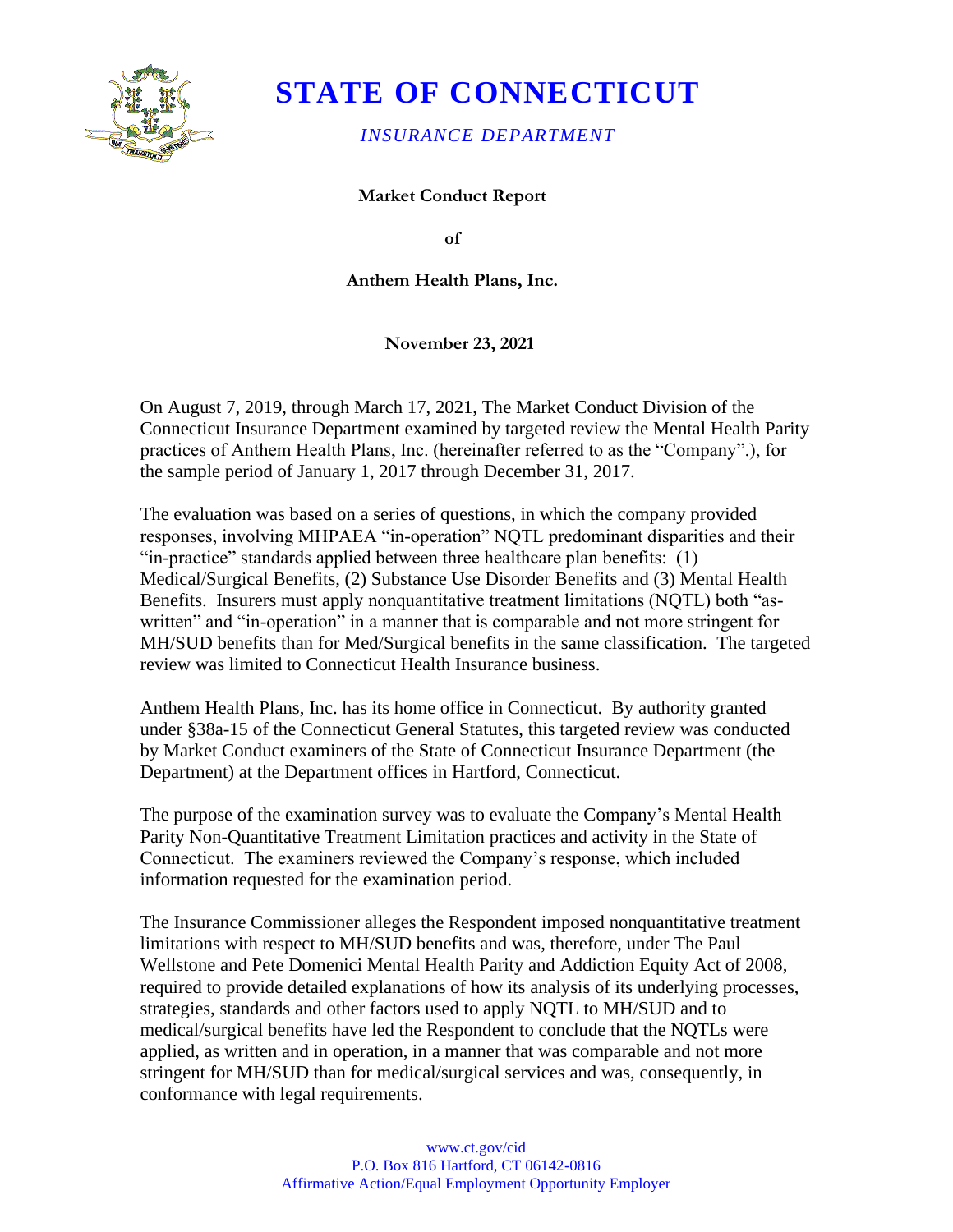The Department's findings are as follows:

With respect to the in operation comparability analysis, the Insurance Commissioner alleges that the Respondent was unable to provide to the Department's satisfaction, sufficient documentation demonstrating compliant parity analyses, notwithstanding that it was noted that during the period under examination, the Respondent's application of the NQTLs appeared to be contributing to operational results that produced differing outcomes.

- a) In the Auto-Adjudication rate of claim denials experienced between SUD and Med/Surg benefits
- b) In the prior-authorization rate of claims experience between SUD and Med/Surg benefits
- c) In the rate of claim denials on in-network inpatient benefit experiences between SUD and Med/Surg benefits
- d) In the rate of out-of-network claims experience between SUD and Medical/Surgical benefits

It is required that the Company review its NQTL standards and operational practices impacting and contributing to these predominant operational disparities between Mental Health Benefits, Substance Use Disorder Benefits and Medical/Surgical benefits.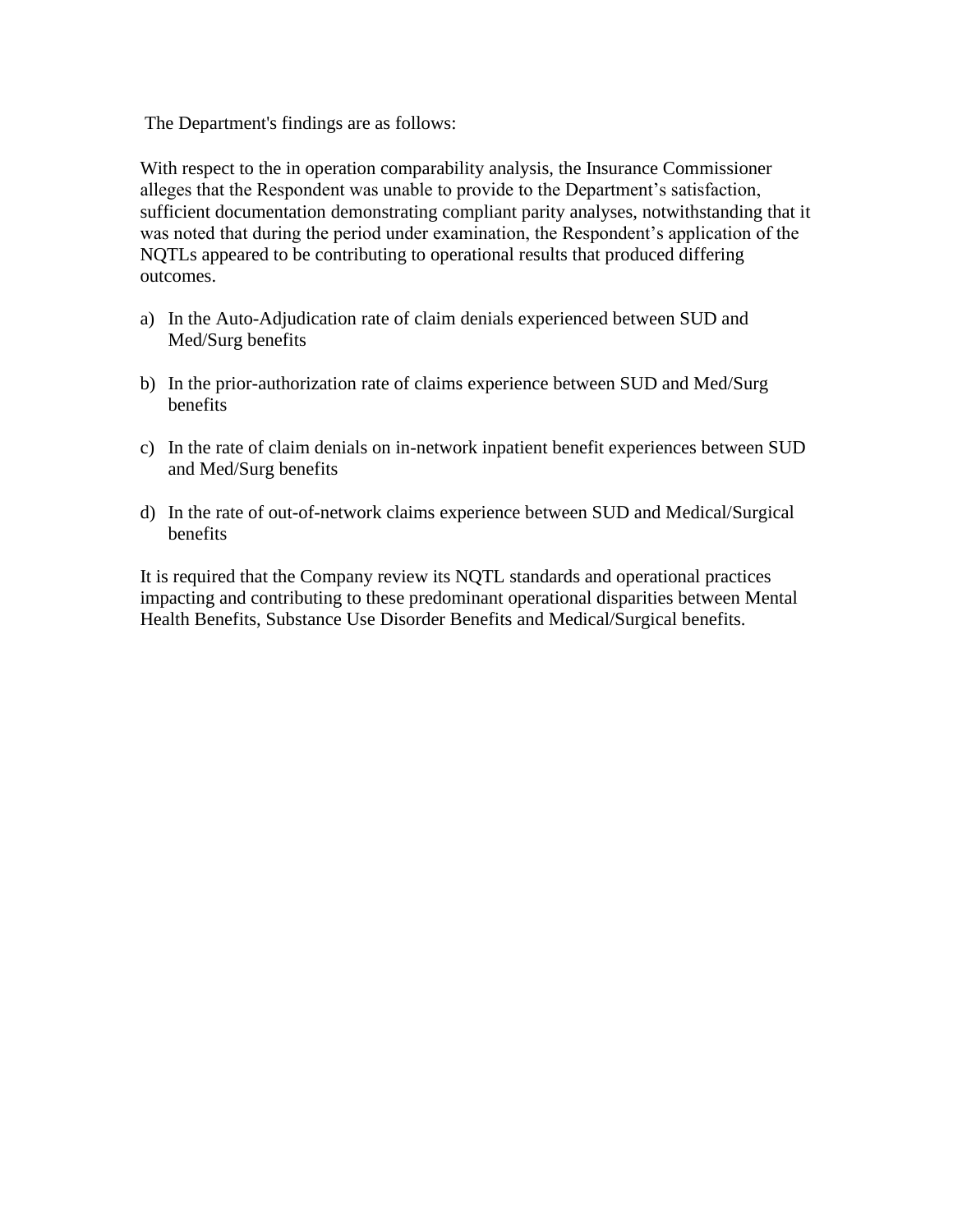

## **STATE OF CONNECTICUT**  *INSURANCE DEPARTMENT*

**---------------------------------- ------------------- ------- - ----x**  IN THE MATTER OF: DOCKET MC 21-28 ANTHEM HEALTH PLANS, INC.: -------------------------------------------------------------- ·-x

### STIPULATION AND CONSENT ORDER

It is hereby stipulated and agreed between Anthem Health Plans, Inc. and the State of Connecticut Insurance Department by and through Andrew N. Mais, Insurance Commissioner, to wit:

I

WHEREAS, pursuant to a Market Conduct target review, the Insurance Commissioner alleges the following with respect to Anthem Health Plans, Inc.

- 1. Anthem Health Plans, Inc. hereinafter referred to as Respondent, is domiciled in the State of Connecticut and is licensed to transact the business of a health care center in the State of Connecticut under license number 60217 and is authorized to write accident and health insurance.
- 2. From August 7, 2019 through March 17, 2021, the Department conducted an examination of Respondent's market conduct practices in the State of Connecticut covering the period from January 1, 2017 through December 31, 2017.
- 3. The Insurance Commissioner alleges the Respondent imposed nonquantitative treatment limitations with respect to MH/SUD benefits and was, therefore, under The Paul Wellstone and Pete Domenici Mental Health Parity and Addiction Equity Act of 2008, required to provide detailed explanations of how its analysis of its underlying processes, strategies, standards and other factors used to apply NQTL to MH/SUD and to medical/surgical benefits have led the Respondent to conclude that the NQTLs were applied, as written and in operation, in a manner that was comparable and not more stringent for MH/SUD than for medical/surgical services and was, consequently, in conformance with legal requirements.
- 4. With respect to the in operation comparability analysis, the Insurance Commissioner alleges that the Respondent was unable to provide to the Department's satisfaction, sufficient documentation demonstrating compliant parity analyses, notwithstanding that it was noted that during the period under examination, the Respondent's application of the NQTLs appeared to be contributing to operational results that produced differing outcomes.
	- (a) Auto-Adjudication denial rates on SUD benefits were meaningfully higher than for Med/Surg benefits.
	- (b) Prior-Authorization claims experience was meaningfully higher on SUD benefits than it was for Med/Surg benefits.
	- (c) In-Network and In-Patient denial rates on SUD benefits were meaningfully higher than for Med/Surg benefits.
	- (d) Out-Of-Network claim experience was meaningfully higher on SUD benefits than for Med/Surg benefits.

### **www.ct.gov/cid P.O. Box 816 Hartford, CT 06142-0816 Affirmative Action/Equal Employment Opportunity Employer**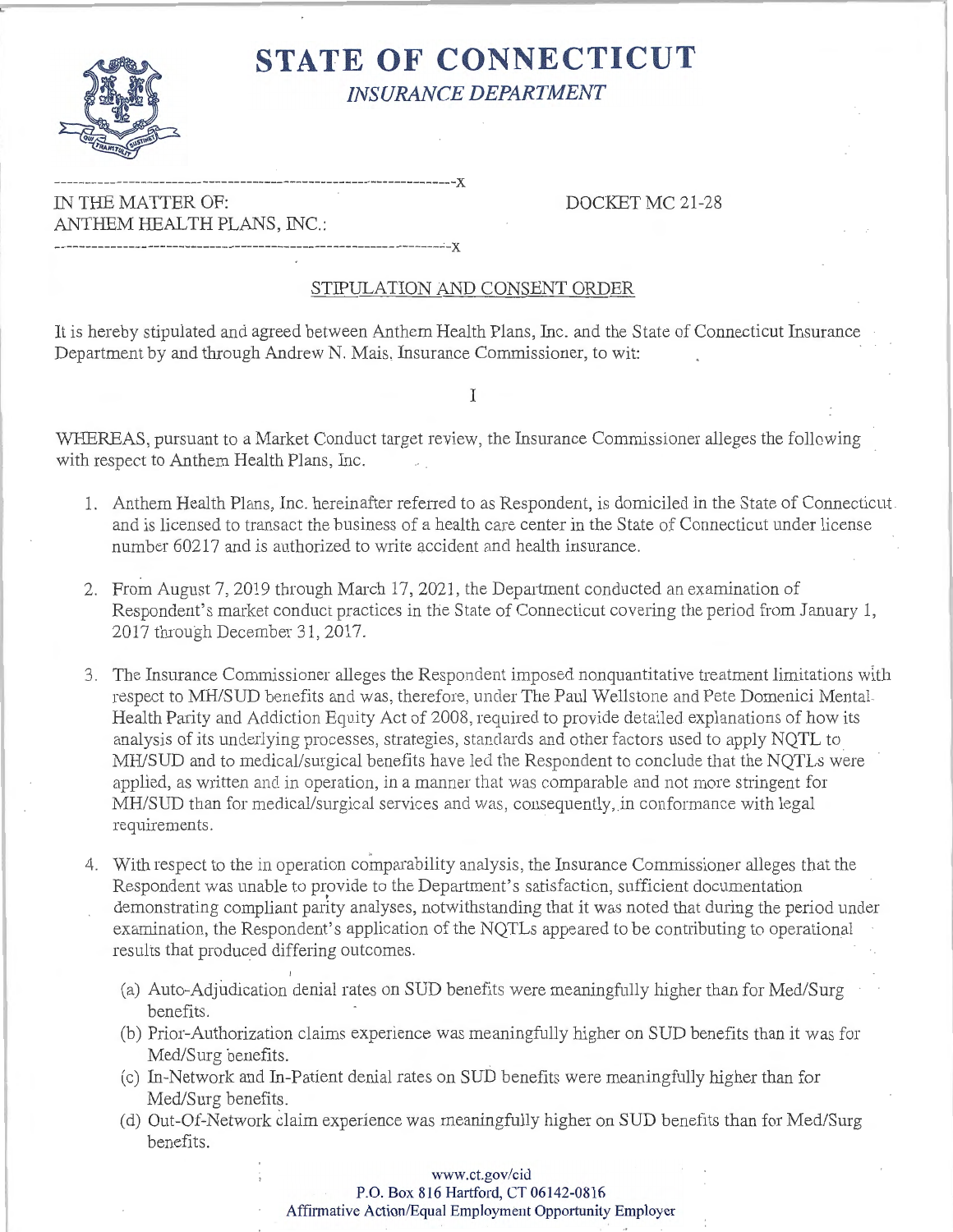5. The Commissioner finds that the conduct as described above constitutes cause for the imposition of a fine or other administrative penalty under §§38a-2 and 38a-41 of the Connecticut General Statutes. The Commissioner makes no finding that Anthem violated the NQTL requirements in **MHP** AEA during the Examination Period.

II

- 1. WHEREAS, Respondent denies the allegations contained in paragraphs three, and four and denies the finding in paragraph five that the penalty or fine is warranted of Article I of this Stipulation; and
- 2. WHEREAS, during the Targeted Market Conduct Exam, the Respondent provided explanations for any alleged disparities in outcome data described in paragraph four above, and maintained throughout the exam that the alleged disparities in outcome data are not determinative of non-compliance with parity obligations; Respondent contends that some of the alleged percentage differences in outcome were not material and that its explanations and analysis of comparable processes provided sufficient documentation of parity compliance in operation.
- 3. WHEREAS, the Respondent agrees to undertake a complete review of its practices and procedures to enhance compliance with Connecticut statutes in the areas of concern, as described in the Respondent Targeted Market Conduct Exam and this Stipulation. The Respondent will provide the Insurance Commissioner with a summary of actions taken to comply with the recommendations in the Respondent Targeted Market Conduct Exam Report within one hundred twenty (120) days of the date of this Consent Order and Stipulation.
- 4. WHEREAS, Respondent agrees to pay a fine in the amount of \$35,000 for the alleged violations described herein; and
- 5. **WHEREAS,** Respondent, being desirous of terminating this proceeding without the necessity of a formal proceeding or further litigation, does consent to the making of this Consent Order and voluntarily waives:
	- a. any right to a hearing; and
	- b. any requirement that the Insurance Commissioner's decision contain a statement of findings of fact and conclusions of law; and
	- c. any and all rights to object to or challenge before the Insurance Commissioner or in any judicial proceeding any aspect, provision or requirement of this Stipulation.
- 6. WHEREAS, nothing contained in this Stipulation and Consent Order, nor any action taken by Respondent in connection with the examination or the payment of any monetary perialty and any recitations set forth in this Stipulation and Consent Order, shall constitute, or be construed as, an admission of liability or evidence of unlawful conduct, or be admissible in any judicial or other proceeding for any purpose of proving liability or unlawful conduct against Respondent or any of its past or present parents, affiliates or subsidiaries.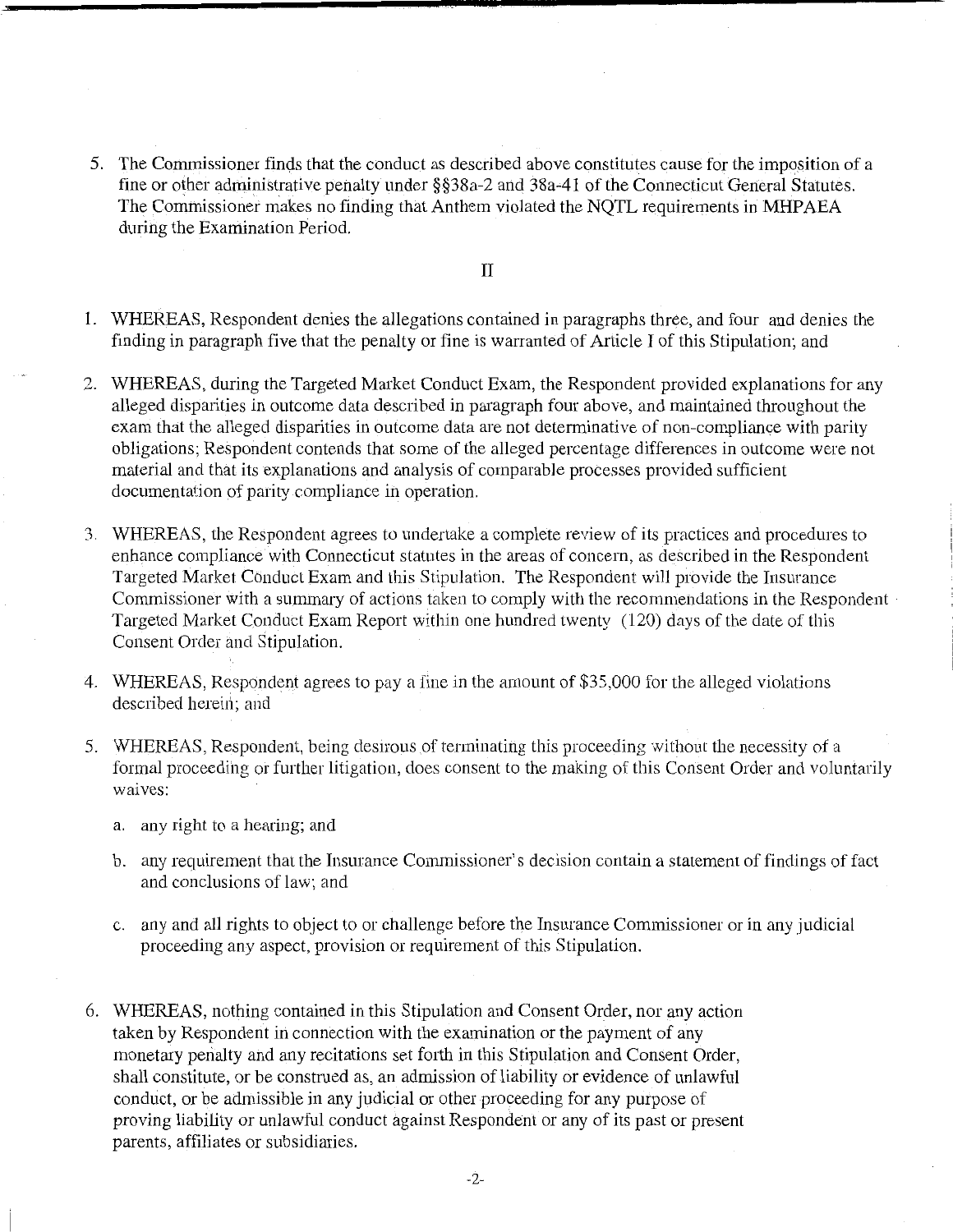NOW THEREFORE, upon the consent of the parties, it is hereby ordered and adjudged:

- 1. That the Insurance Commissioner has jurisdiction of the subject matter of this administrative proceeding.
- 2. That Respondent is fined the sum of Thirty-Five Thousand Dollars (\$35,000) for the violations herein above described.

Anthem Health Plans, In By: (Representative of *Insurance Company*)